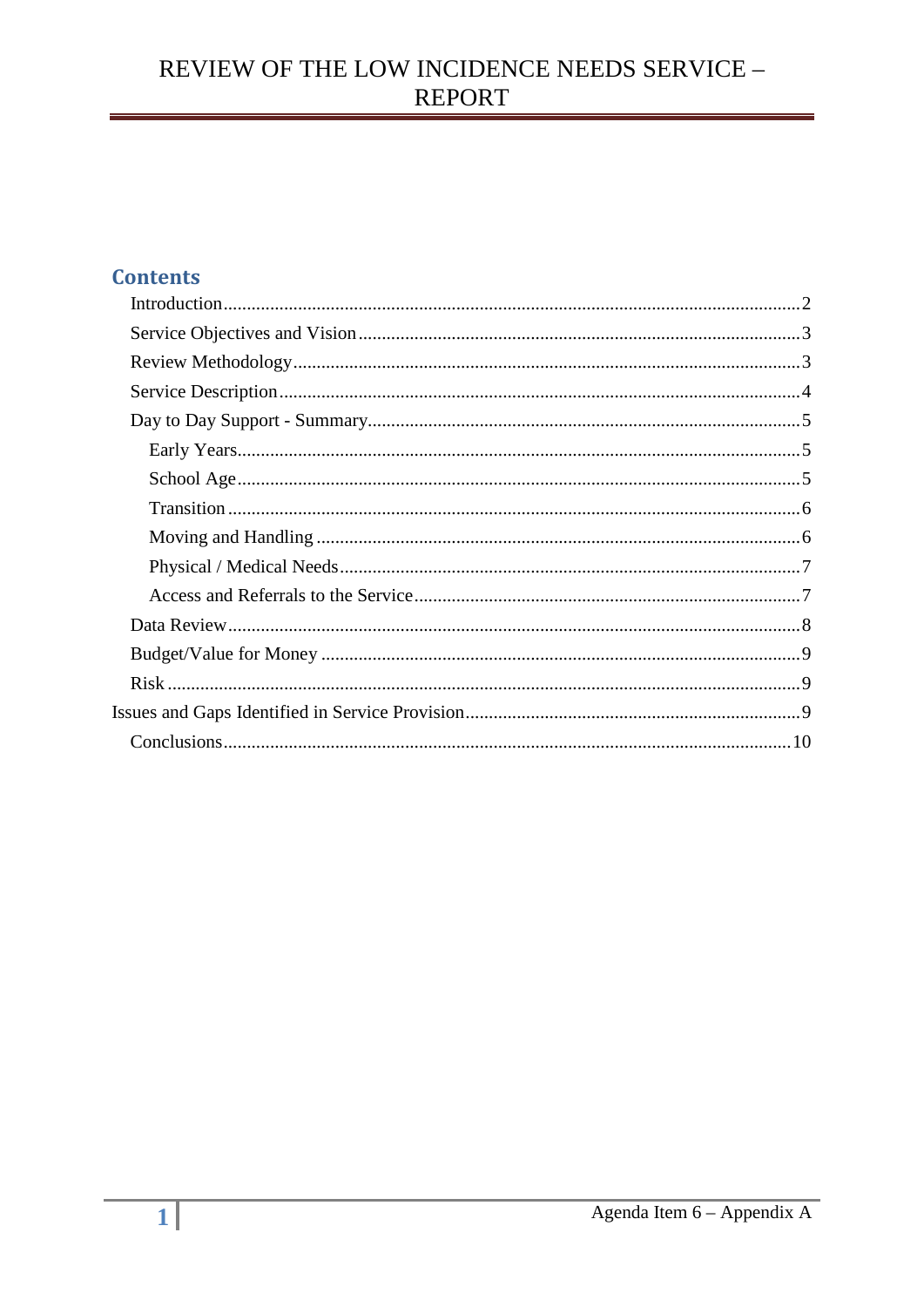## <span id="page-1-0"></span>**Introduction**

The last few years, particularly since 2011 has been a period of change for Local Authorities and their SEN duties.

The Local Authority statutory duty is to ensure there are sufficient and suitable resources and expertise for hearing and visual impairment, for children and young people aged 0-25[1](#page-1-1) working with other educational partners, health and social care as set out in Part 3 of the Children and the Families Act 2014 and the new Special Educational Needs Code of Practice.

Schools and education authorities also have a duty to provide reasonable adjustments under the Equality Act 2010.

Section 22 of the Children and Families Act 2014 requires that the LA identify children who have a disability as well as those who may or may not have a SEN.

The review has taken place within the context of the changing national and local context which includes:

The SEN reforms – which have extended SEN provision from birth to 25 years of age. The new system extends rights and protections by introducing a new Education, Health and Care plan. Recommendations take account of five key areas in the SEND Code of Practice, to ensure the needs of children with sensory impairments are met.

- Data Collection (Section 3.28 and Section 3.27-3.30 of the SEND Code of Practice).
- Consultation, Involvement and participation in service development and improvement (Section 4.9)
- Local Offer Development (Section 4.8)
- Identification of needs to inform targets, strategies and plans in consultation with qualified specialist teachers (Section 9.49)
- Regional Commissioning (Section 3.68)

The Children's and Families Minister, Edward Timpson invited OFSTED, on 17 December 2014, to formally inspect local areas on their effectiveness in fulfilling the new SEN duties.

Funding – the Dedicated Schools Grant (DSG) high needs funds this provision. As reported at the School Forum meeting on 13 January 2015, it is clear that unless future years DSG grant allocations are increased then it will be difficult to balance the budget.

Monitoring – it is necessary to have a contract and detailed specification in place for all DSG funded services. This will allow the School Forum to monitor the service in future years.

<span id="page-1-1"></span><sup>&</sup>lt;sup>1</sup> The School Finance regulations state that the DSG should be used to fund educational support for under 2's. <u>.</u>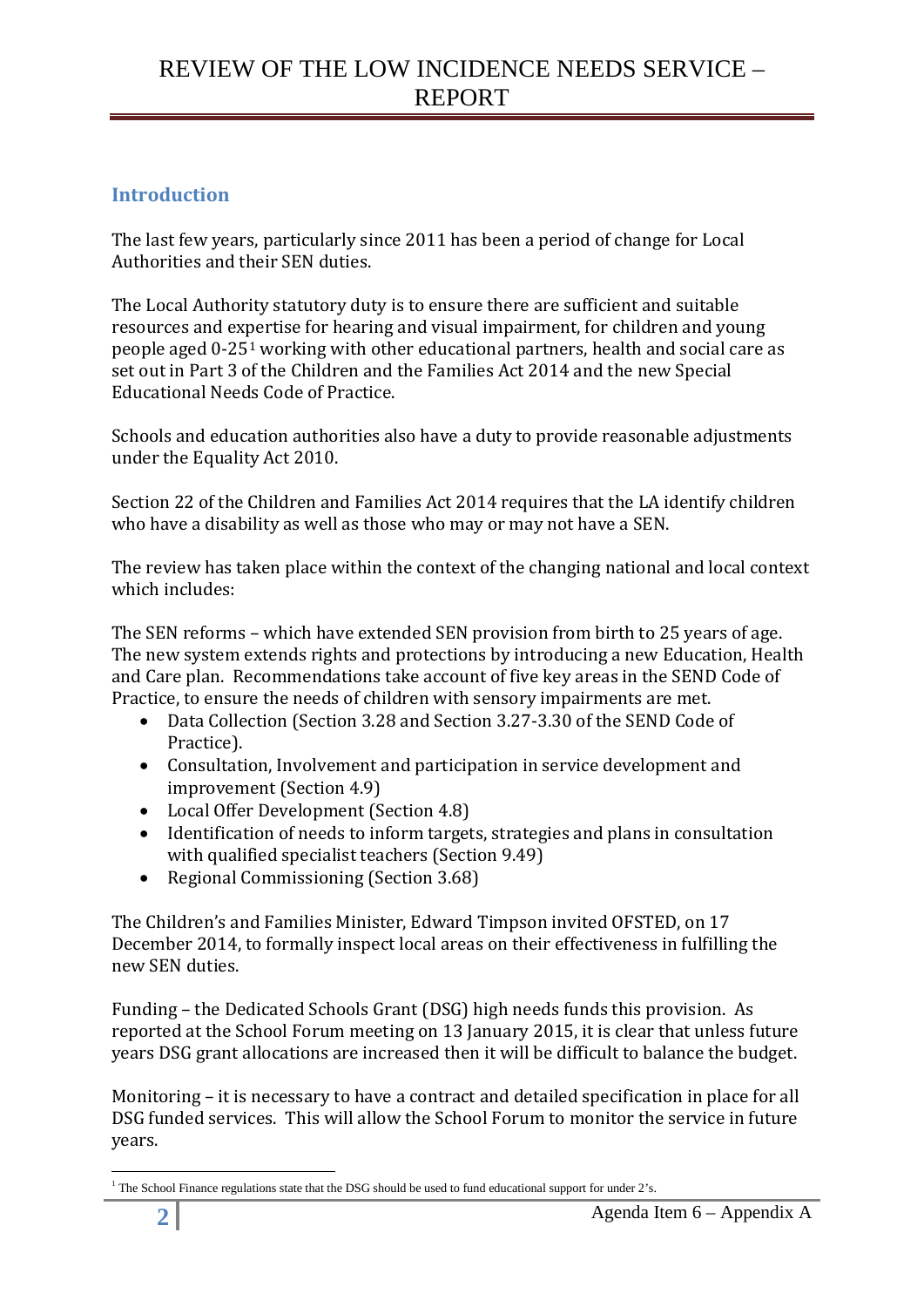## <span id="page-2-0"></span>**Service Objectives and Vision**

The objectives for the service have been set to ensure that children and young people with low incidence needs:

- make good educational progress and reduce or close any attainment gap that was existing between them and their peers on entry to school;
- are happy at school, feel included and fully participate in the life of the school;<br>• move successfully on to a new school, or transition to post 16 which may be
- move successfully on to a new school, or transition to post 16 which may be further education and colleges.

All Children and young people should expect to be educated in their local mainstream school. Therefore all mainstream schools should have the capacity, competence and confidence to provide for pupils with additional educational needs and/or disabilities, with resources allocated to ensure maximum value for money. Services should be focused, flexible and responsive to local needs, they should be fit for purpose, monitored for impact and performance, and open to change where needed.

The Dedicated Schools Grant (DSG) high needs funds this provision. As reported at the School Forum meeting on 13 January 2015, it is clear that unless future years DSG grant allocations are increased then it will be difficult to balance the budget without the need for reduction in provision in some budget areas.

The School Forum have recognised the value of the SEN support services funded through the Dedicated Schools Grant, and have commissioned a review of these, including the Low Incidence Needs Service.

### <span id="page-2-1"></span>**Review Methodology**

The initial stage of the review required that in order to fully understand the needs of children requiring these services, a range of information and papers were considered, including national articles, guidance and previous review reports and case studies (listed at end of this report).

A range of research techniques were employed in order to gain as wide an understanding as possible. These include:

- desk based research;
- work shadowing and observational visits to schools;
- interviews with a range of staff and who hold key roles within services;
- interviews with heads of schools to gain views;<br>• meetings with other partners including Public I
- meetings with other partners including Public Health; NHS England Commissioning; County Darlington and Durham NHS Foundation Trust;
- meeting with Parents Forum.

The officer has spent time to support the services to complete the 'service review' forms (presented to the School Forum in October 2014), in order to summarise performance,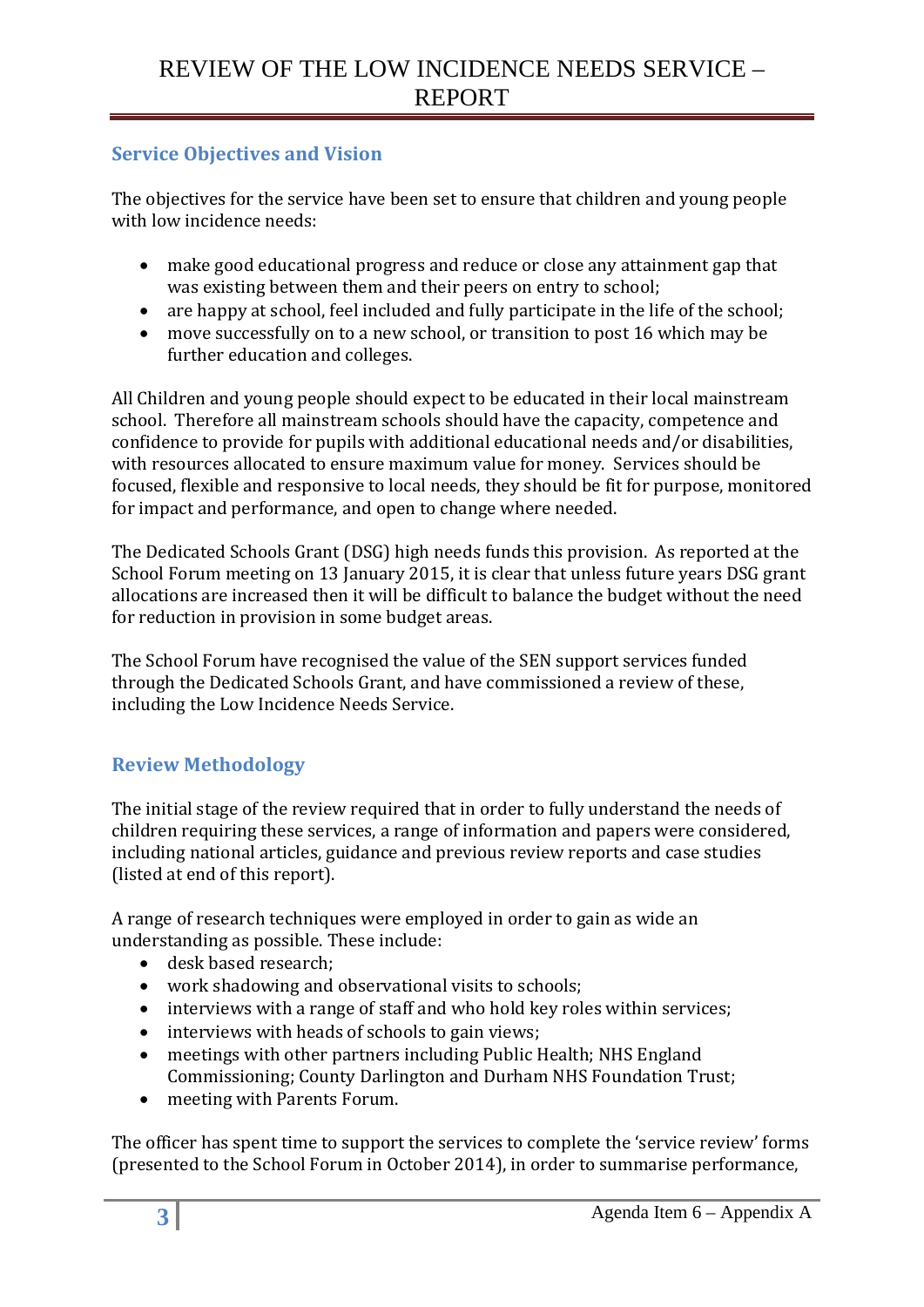evaluate success and consider key learning points. This has provided a summary benchmark of the current service position, and fed into development of current service specifications.

Initial themes and areas of concern were highlighted which have been further investigated, alongside a review of service indicators, budget and a consideration of national and local data.

## <span id="page-3-0"></span>**Service Description**

The service supports children and young people ages 0-16, with visual and hearing impairment. Children with Down Syndrome and children with a physical and/or medical need receive support from ages 5-16.

These children are 'low incidence' but often have a high need. Most mainstream teachers and staff will not have gained training or have recent experience in teaching children with low incidence needs, therefore qualified teachers and specialist workers support these children on an outreach basis primarily in mainstream, some in special provision.

The team comprises of a Qualified Teacher for Vision Impairment, two Teachers of the Deaf (TOD), one Hearing Impaired Family Support Worker, and an Advisory Teacher for Down Syndrome. The SEN Code of Practice cites Teachers of the Deaf (TOD) as key professionals that could be involved in educational provision for deaf children (para 5.16). TOD are teachers with an additional specialist mandatory qualification.

Provision for 0-16 low incidence needs is available up to transition but does not extend beyond 16 to all providers. Transition support includes reporting on students and attending transfer annual reviews for pupils with a statement and liaising with FE and sixth form colleges before transfer offering in-service training to tutors. The service provides some support to young people 16-19 following transition, but this is on a case by case basis and capacity is limited to extend this to all providers.

All advisory staff provide necessary training, resources and support to school staff. They work closely with parents and the wide range of professionals from Education, Health and Social Care.

The service is primarily provided in mainstream schools where LIN is the child's primary need, however, support is provided at Beaumont Hill Academy, Primary and Secondary, for children as they often require specific support.

An outreach service from Beaumont Hill is provided for children below statutory school age with complex needs and supports the work of the Early Years advisory teacher. The service supports staff and children at Beaumont Hill Academy.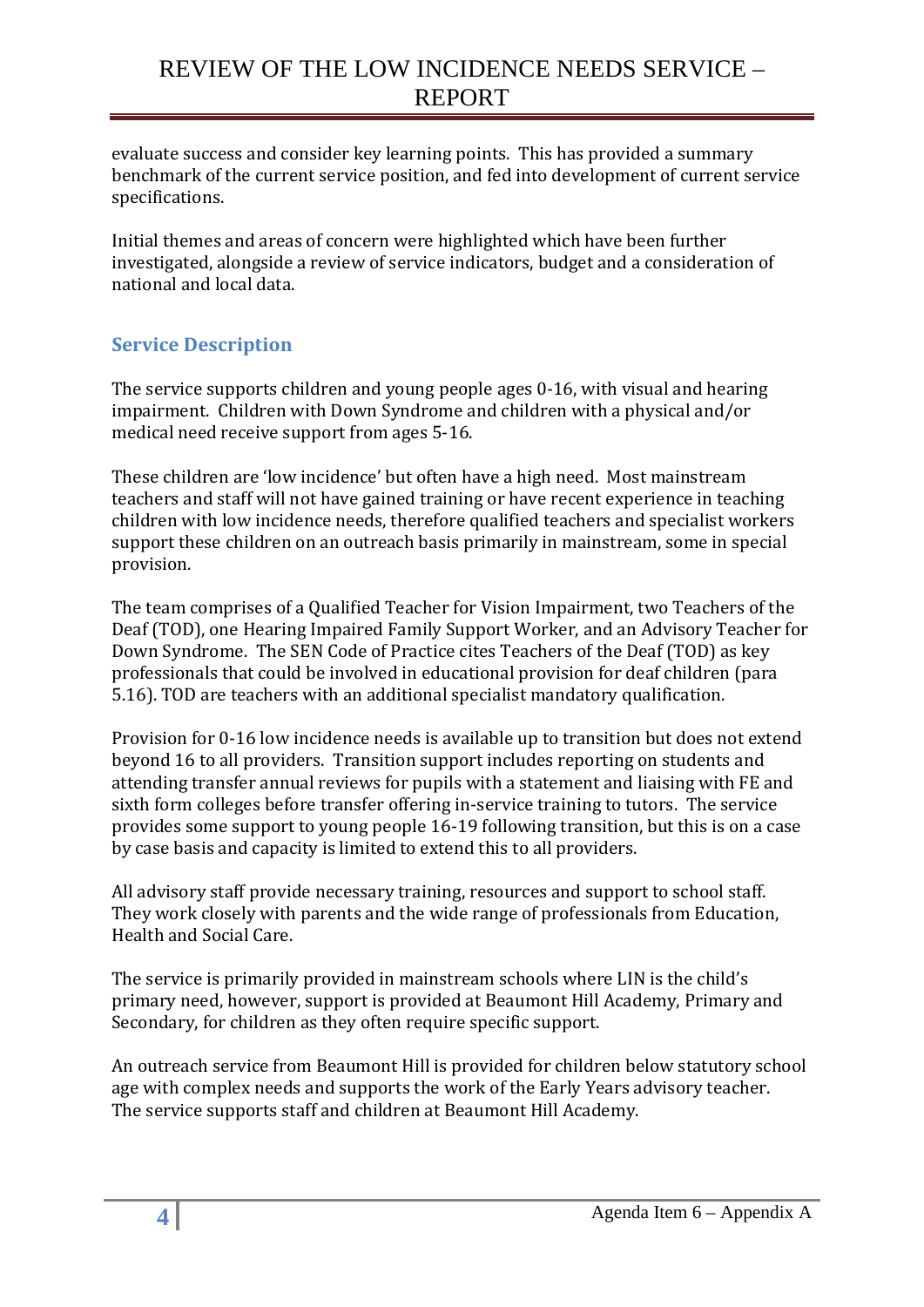Children with complex hearing impairment (with statements), may attend out of authority provision (Sunnyside Academy Resource Base[2\)](#page-4-3).

### <span id="page-4-0"></span>**Day to Day Support - Summary**

#### <span id="page-4-1"></span>**Early Years**

Support for babies and pre-school children from the LINS may include all or some of the following as appropriate:

- visits to the home or pre-school setting
- joint visits with other early years agencies such as Early Life Stages Service or local speech and language therapy services
- liaison with key workers and SENCOs in early years settings<br>• advice and training on individual hearing losses and discussi
- advice and training on individual hearing losses and discussion regarding clinic appointments
- advice and training on individual vision impairment and strategies for making the most of vision which does exist.
- help with hearing aid care and maintenance<br>• advice on strategies for successful hearing ai
- advice on strategies for successful hearing aid use and development of language and listening skills
- provision of written information and signposting to agencies and organisations which support
- information regarding communication options and support to develop communication skills through the preferred communication modes of families
- assessment of speech, language, listening and communication skills
- opportunities for families to meet other parents and hearing impaired children
- advice on school entry including information on any local resource provision<br>• sunnort and advice for the Statutory Assessment process if appropriate
- support and advice for the Statutory Assessment process if appropriate
- close liaison with receiving schools before transfer to Year R
- advice on equipment / toys that may be beneficial for visual impairment

#### <span id="page-4-2"></span>**School Age**

Support for a child or young person at school may include all or some of the following as appropriate:

- providing in-service training for school staff to promote understanding and appropriate classroom and individual support
- helping pupils to understand their impairment and its effects and providing awareness sessions for other pupils
- testing and monitoring use of hearing aids and other audiological equipment such as radio aids
- regular discussion and review of pupils' needs with teachers, SENCOs, Learning Support Assistants (LSA's) and the pupil themselves if appropriate
- observing pupils in whole class/small group/one-to-one sessions
- working with a pupil on an individual basis to model ways of working with LSAs<br>• carrying out regular listening and language assessments
- carrying out regular listening and language assessments
- contributing to target setting in Individual Education Plans (IEPs)

<span id="page-4-3"></span> $<sup>2</sup>$  All Children who attend the base are integrated into mainstream but may be withdrawn for individual lessons in Braille, mobility etc</sup> -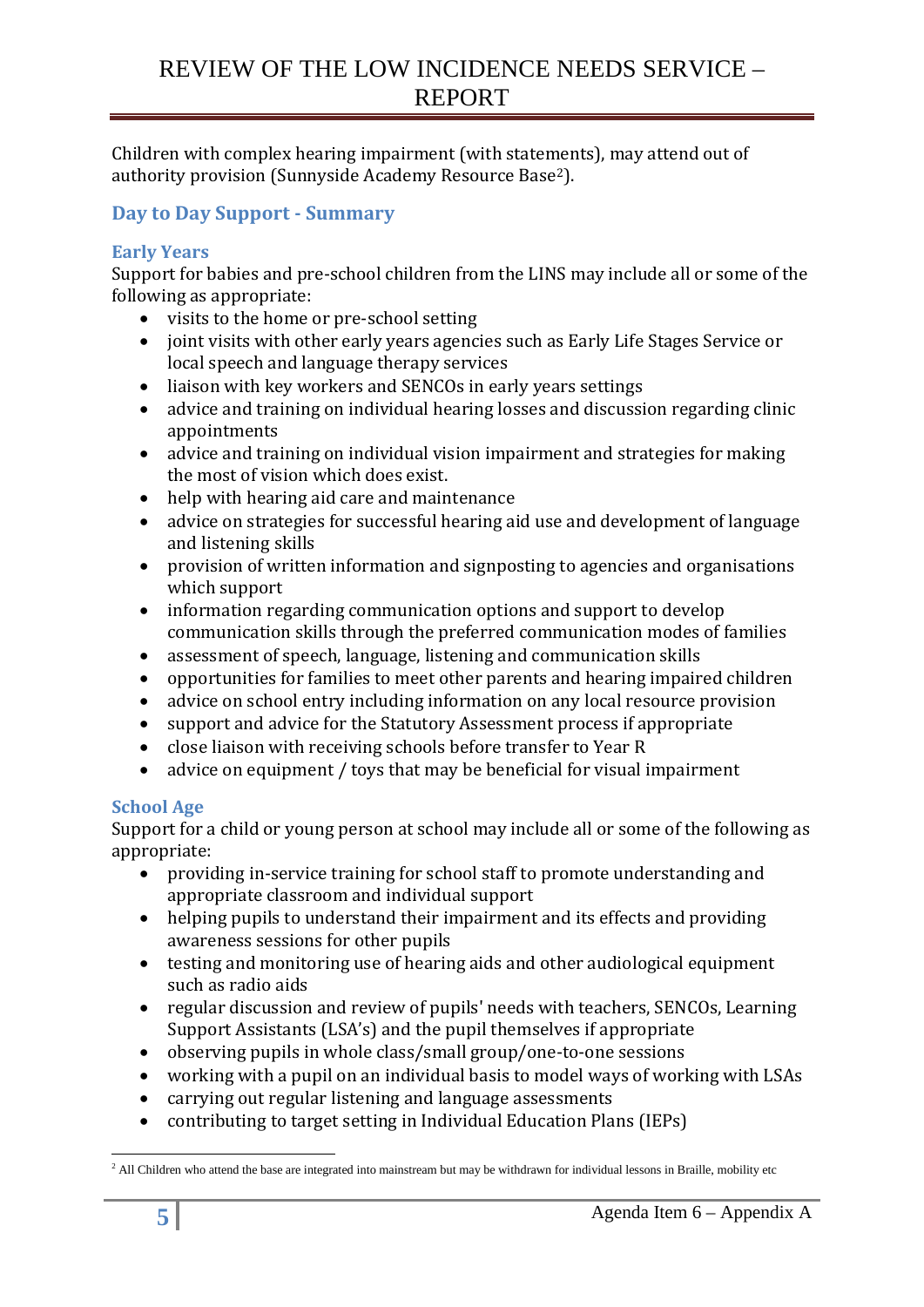- providing reports for Annual Reviews and attending review meetings
- contributing advice to support the Statutory Assessment process if appropriate
- liaising with other professionals.
- assessment for suitable equipment and training in the use of Low Vision Aids where appropriate
- access to information about accessing large print and materials in alternative formats
- advice and training to staff in the preparation of learning materials, and alternative reading and recording methods
- Fine motor skills assessment
- Touch typing advice
- Gross motor skills assessment/general advice regards inclusive PE.

### <span id="page-5-0"></span>**Transition**

Support for transition to post 16 may include all or some of the following as appropriate:

- reporting on individual students and attending transfer annual reviews for pupils with a statement prior to starting college
- liaising closely with further education (FE) and sixth form colleges before transfer
- offering in-service training to tutors and peer awareness session<br>• Mobility and Independence Skills assessment: training for child a
- Mobility and Independence Skills assessment: training for child and school staff

#### <span id="page-5-1"></span>**Moving and Handling**

LINS provide training to ensure staff involved with Moving and Handling (M&H) children have appropriate knowledge about safe M&H and are able to undertake dynamic Risk Assessments Working with staff to ensure there is a safe system of work in place; guidelines suggest this is updated when there is a new piece of equipment or annually whichever is sooner. Liaison with the Occupational Therapist and Physiotherapist to help ensure the child's safety.

### *National Hearing Screening Programme*

Support to families of newborn's with hearing loss is provided by a Teacher of the Deaf, (TOD).

The LINS support the objectives of the National Hearing Screening Programme (NHSP[3\)](#page-5-2), monitored by the County Durham and Darlington Hearing Screening Group.

The aim of the NHSP is to ensure optimal development of language and communication in children born with moderate to profound permanent bilateral deafness. The objectives of the programme is, in part, to identify all children born with moderate to profound permanent bilateral deafness within four-five weeks of birth and to ensure

<u>.</u>

<span id="page-5-2"></span>NHSP aims to identify moderate, severe and profound deafness and hearing impairment in newborn babies.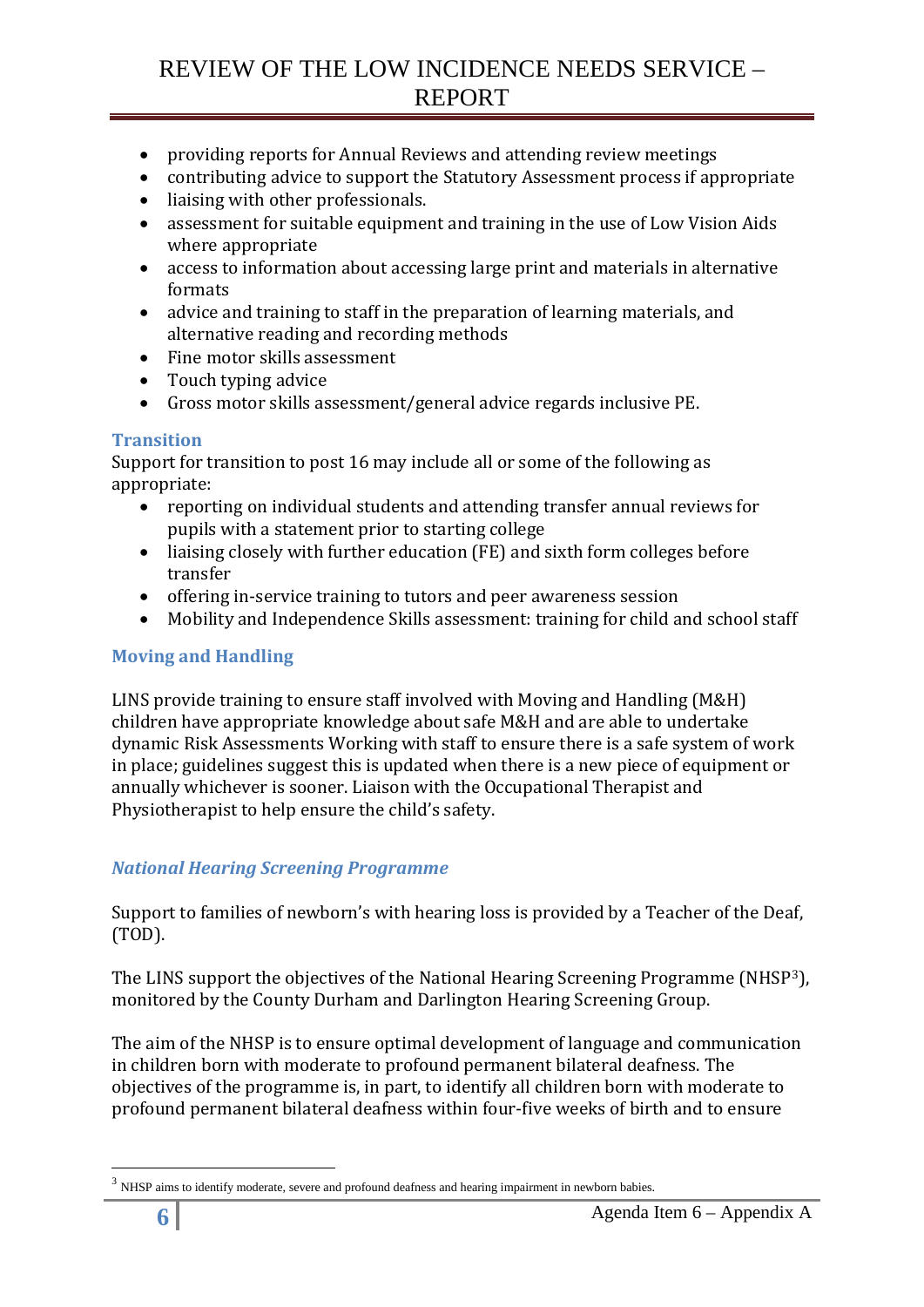the provision of safe, high quality age-appropriate assessments and world class support for deaf children and their families.

The service will be notified by the lead audiological clinician that there is a deaf child under two years of age, within one working day of confirmation and the service offers families a visit within two working days. This is available 52 weeks of the year.

### <span id="page-6-0"></span>**Physical / Medical Needs**

To ensure children with physical or medical needs can access the national curriculum, they and their teacher/teaching assistant/school SENCo, needs a variety of support including:

Joint working with Health OTs to establish pupil needs for the purpose of accessibility and inclusion in all areas of the school;

School environmental assessments for provision of equipment and adaptations followed up by reports with recommendations for schools to consider;

Training in the safe use of the equipment supplied in schools;

Support for schools to request specialist equipment ;

Manual handling training and support in writing safe moving and handling profiles if needed;

Advisory support in school risk assessments and pupil care plans,

### <span id="page-6-1"></span>**Access and Referrals to the Service**

Schools are requested to complete a 'request for involvement' form with the involvement of medical professionals in the case of HI or VI, together with a parental consent form.

When a child/young person is referred to the service, the level of need (mild, moderate, severe and profound sensory imp[a](#page-6-2)irment), is assessed based upon the National Sensory Impairment Partnership (NatSIP)4 guidelines. The LINS support all children that meet every level of the criteria, from mild to profound. The guidelines set the number of visits children should expect, this drives staff requirements.

In a review of Local Authority provision[5](#page-6-3), 85% of all Local Authorities use NatSIP criteria as it is useful for benchmarking purposes. In the same review, it was shown that some LA's have withdrawn support from those children with mild impairment, and pupils with complex needs in special schools have had their service support reduced or withdrawn in some LAs over the past year. However, other LAs have increased support to certain groups of pupils including pupils in special schools.

-

<span id="page-6-2"></span> $^4$  In April 2013, NatSIP bid for and won a contract with the Department for Education (DfE) which includes an outcomes benchmarking workstream. This concentrates on the production of national annual benchmark results which provide reliable data for use by local authority Sensory Support Services to help evidence their impact against agreed national Quality Standards and to inform service development.

<span id="page-6-3"></span><sup>5</sup> RNIB January 2015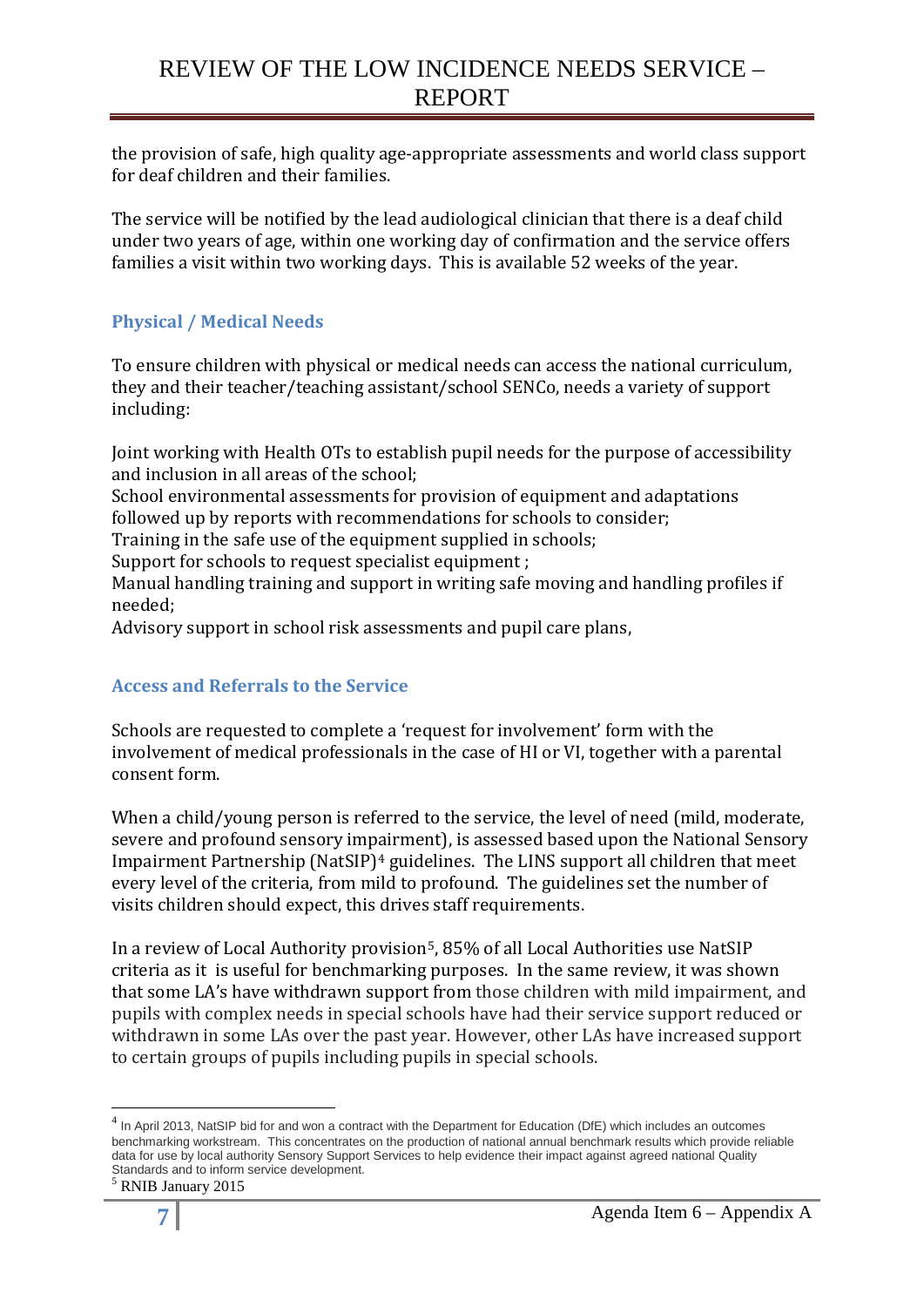## <span id="page-7-0"></span>**Data Review**

Children and young people with low incidence needs do not necessarily have a SEN, but there is a significant overlap between disabled children and young people and those with SEN. Access to the service is not based upon whether the child has a statement, therefore some children supported by the service do not appear on school's SEN registers. On the other hand, some children and young people are included on the SEN registers but sensory impairments are not the primary need.

Schools may already be in receipt of SEN funding for these children and therefore there is a possibility of double funding.

Nationally only a quarter of deaf children have a statement<sup>[6](#page-7-1)</sup>. Hearing or visual impairment is not always recorded as a SEN, but for the most severe cases, is likely to be. A very small number of children in Darlington have EHC Plans/statements for HI as their primary need.

The SEN national census data (Academic year 2013/14 - Spring 2014) indicates that in Darlington 4% are recorded as having Sensory Impairment as a primary need which equates to the national average. As a percentage, 1.4% of pupils on the SEN register are identified with visual impairment in Darlington, and 1.8% with hearing impairment.

The national SEN analysis 2014[7](#page-7-2) highlights that at KS1-KS2 and KS2-KS4 progression, out of all SEN primary needs, pupils with visual or hearing impairments were most likely to make the expected progress.

The Spring 2014 SEN data count of SEN primary need indicates that 4 children with VI and SI impairment were in Year 11, 3 in Year 10.

The LINS December 2014 caseload indicates that there are significantly more children supported with hearing loss than are on the SEN register, 10% of these children have profound or severe loss. For vision, data indicates that there is a correlation with the SEN register and 20% of the children supported have profound or severe loss. In both these cases, each child receives a high level of one-to-one support on a weekly basis. The largest proportion of the caseload is with children with moderate and mild visual and hearing loss.

Darlington's NatSIP return for 2013/14 is due in February 2015 and the results will be published in July 2015. The cohort of children reported for the 2012/13 return is very small and in the cases of children KS1-2 with moderate hearing and visual loss, progression is better than the national average. For KS2-4 and above, progress varies from above to below the national average, but results are expected in line with circumstances and learning targets.

<sup>&</sup>lt;u>.</u>

<span id="page-7-2"></span><span id="page-7-1"></span><sup>&</sup>lt;sup>6</sup> The National Deaf Children's Society – Advice for LA May 2013<br><sup>7</sup> DFE SFR 31/2014: Children with Special Educational Needs 2014: An Analysis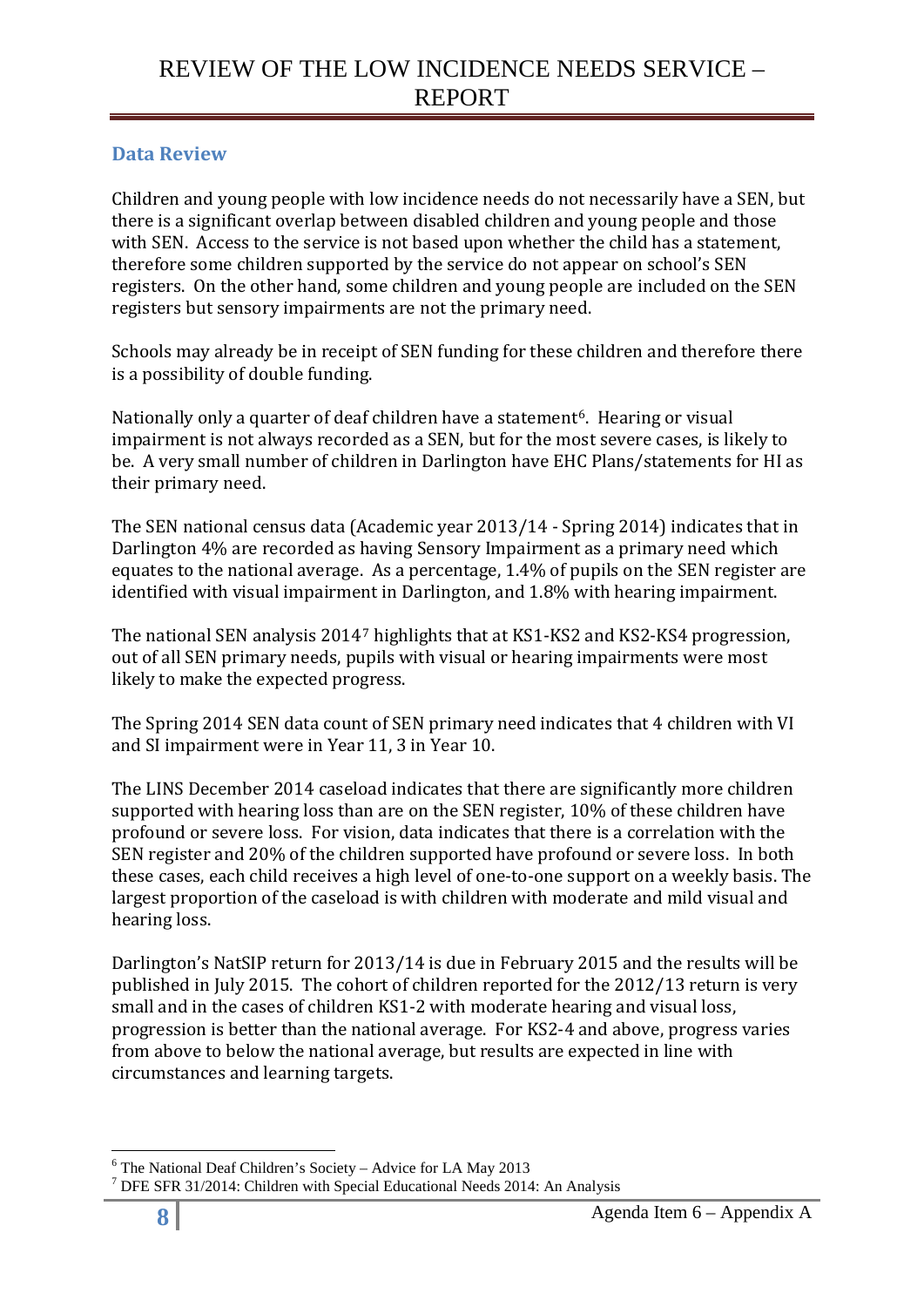### <span id="page-8-0"></span>**Budget/Value for Money**

The LINS budget is £214,000 (annual DSG budget of £196,000 plus uplift of £25,000 agreed in October 2014 as a result of the increasing HI caseload). 69% of the budget is allocated to staff costs, approximately 20% to premises and 11% for other resources including expenses, training costs and technician support.

The staff costs reflect the qualifications and experience employed and value for money is on a level with other DSG services that are currently being reviewed.

It is difficult to benchmark value for money of the LINS with that of other LA's as there is broad variation in the structure of services and the role of the staff, from advisory functions to direct teaching roles.

A total of 175 children and young people receive support in one form or another from the service which equates to excellent value for money at £1,222 per child.

Out of borough placements this year will cost in the region of £10,000 per child per Academic Year. These children have EHC plans or statements. These children require support attend resource base provision at Sunnyside Academy.

#### <span id="page-8-1"></span>**Risk**

Because the service is very small and relies on key individuals to have the expertise to deliver each element of the service, the main risk to service delivery is staff retention and recruitment.

## <span id="page-8-2"></span>**Issues and Gaps Identified in Service Provision**

Support for transition 16-19 will at least remain the same for this Academic Year, but data indicates this will increase by 2016/17 and the service should be prepared for this.

The service does not provide for children and young people with down syndrome ages 0-2 and 16-25.

The service has provided dyslexia/dyspraxia assessments but to accommodate the recruitment of an additional teacher of the deaf in Summer 2014 to meet caseload requirements, the assessments were dropped as these are not statutory. When assessments were offered there was a high demand (46 children), which took up to 6 months to process, however, this was a one-off and may not be the case if offered again.

The service can offer other mobility/skills support such as independent living support, but is not core to the offer. Up to now, support has been provided on a case by case basis however this has the potential to cause inconsistencies and it may be difficult to manage expectations of both settings and families involved, as substantive roles may or may not have the capacity to do so in the future subject to the demand of statutory service provision.